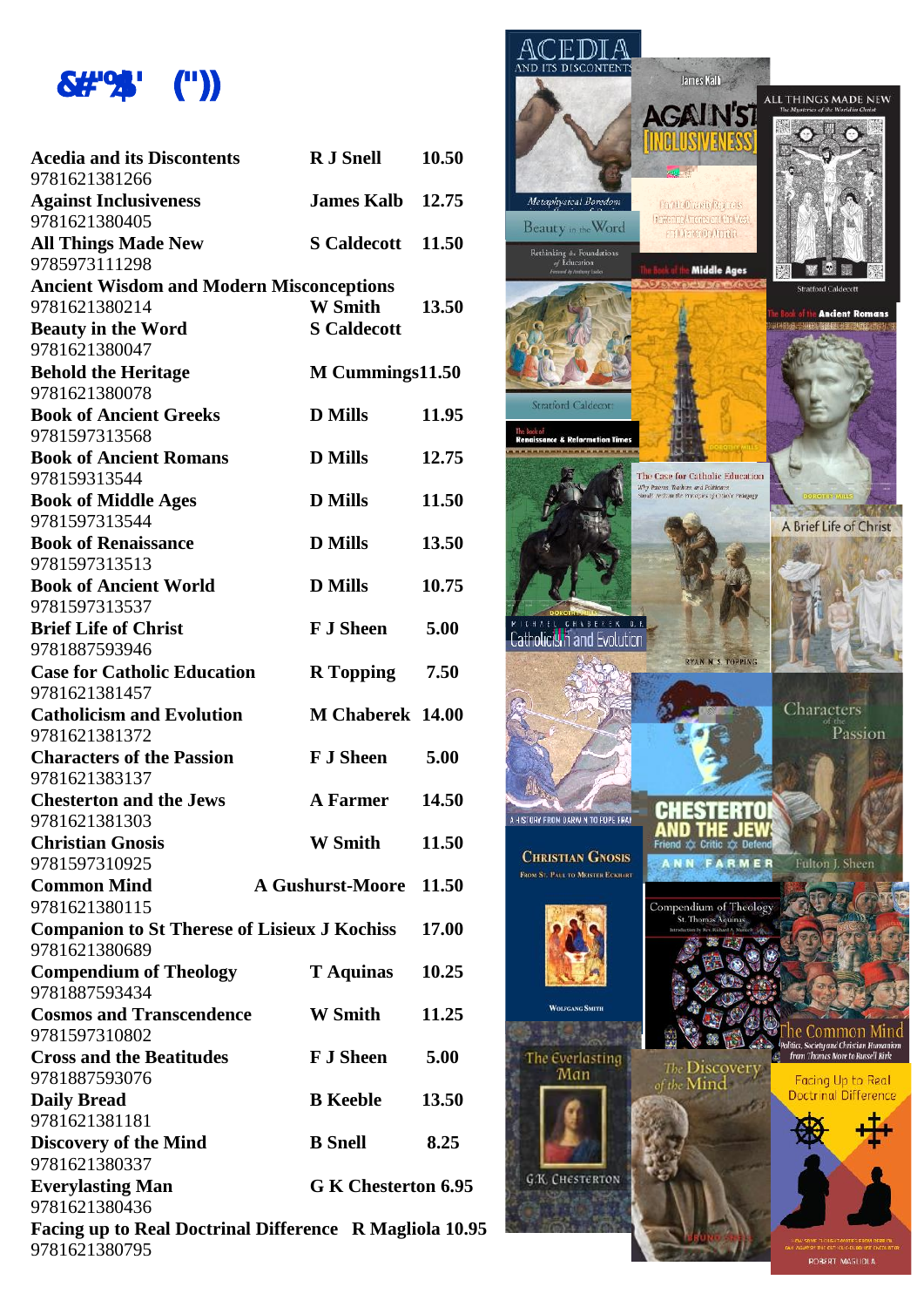| <b>Five Anti-Catholic Myths</b>                                  | <b>G Verschuuren 11.50</b> |              |                |
|------------------------------------------------------------------|----------------------------|--------------|----------------|
| 9781621381280<br><b>From Christendom to Americanism T Storck</b> |                            | 11.50        |                |
| 9781621381440                                                    |                            |              |                |
| Glastonbury                                                      | <b>D</b> Crow              | 17.00        |                |
| 9781621380108                                                    |                            |              |                |
| <b>Great Facade</b>                                              | <b>T</b> Woods             | 17.50        |                |
| 9781621381495                                                    |                            |              |                |
| <b>Heralds of the Second Coming</b><br>9781621380153             | <b>S</b> Walford           | 11.50        |                |
| <b>Holy Eros</b>                                                 | A Cooper                   | 9.95         |                |
| 9781621380764                                                    |                            |              |                |
| In No Strange Land                                               | <b>J Robinson</b>          | 13.00        |                |
| 9781521381341                                                    |                            |              |                |
| <b>Liberty or Equality</b>                                       | Van Kuehnelt12.75          |              |                |
| 9781621380399                                                    |                            |              |                |
| <b>Liberty, the God That Failed</b>                              | C Ferrara                  | 19.95        |                |
| 9781621380061                                                    |                            |              |                |
| Life of Mary as Seen by Mystics                                  | <b>R</b> Brown             | 8.25         | Mathe          |
| 9781621380474                                                    | L Northbourne10.95         |              |                |
| <b>Look to the Land</b><br>9780900588891                         |                            |              |                |
| <b>Mass Explained to Children</b>                                | <b>M</b> Montessori 6.95   |              |                |
| 9781621381198                                                    |                            |              |                |
| <b>Mathematical Plato</b>                                        | <b>R</b> Sworder           | 9.95         |                |
| 9781597311380                                                    |                            |              |                |
| <b>Meaning of Blue</b>                                           | L Bell                     | 11.50        | ROG            |
| 9781621380825                                                    |                            |              |                |
| <b>Meditations in Times of Wonder M Martin</b>                   |                            | 9.25         | The            |
| 9781621380788                                                    |                            |              | Lot            |
| <b>Memoirs of Louis Bouyer</b>                                   | <b>L</b> Bouyer            | 13.00        |                |
| 9781621381426<br><b>Mental Disorders</b>                         | J-C Larchet 10.95          |              |                |
| 9781597310451                                                    |                            |              |                |
| <b>Not As the World Gives</b>                                    | <b>S</b> Caldecott         | 11.50        | the Liturg     |
| 9781621380542                                                    |                            |              |                |
| <b>On Aesthetic Education of Man F Schiller</b>                  |                            | 6.50         |                |
| 9781621380962                                                    |                            |              |                |
| <b>Order of the Ages</b>                                         | <b>R</b> Bolton            | 12.50        |                |
| 9781621381211                                                    |                            |              |                |
| <b>Our Way and Our Life</b>                                      | <b>C</b> Marmion           | 6.95         |                |
| 9781887593038                                                    |                            |              |                |
| <b>Passionate God</b><br>9781621380351                           | <b>R</b> Haughton          | <b>11.50</b> | $\rm{O_{UI}}$  |
| <b>People of Ancient Israel</b>                                  | <b>D</b> Mills             | 9.95         | <b>CHRIST</b>  |
| 9781597313551                                                    |                            |              | <b>Blessed</b> |
| <b>Philosophy and Theury</b>                                     | A U'Zdavinys 13.95         |              |                |
| 9781597310864                                                    |                            |              |                |
| <b>Phoenix from the Ashes</b>                                    | <b>H</b> Sire              | 14.00        |                |
| 9781621381402                                                    |                            |              |                |
| <b>Poems of Sophia</b>                                           | A Blok                     | 11.50        |                |
| 9781621380665                                                    |                            |              |                |
| <b>Political and Social Ideas</b>                                | <b>H</b> Deane             | 13.95        |                |
| 9781621380344<br><b>Power of Four</b>                            | <b>E</b> Olaguer           | 8.50         |                |
| 9781621380245                                                    |                            |              |                |
|                                                                  |                            |              |                |



The Making, Unmaking, and<br>Restoration of Catholic Tradition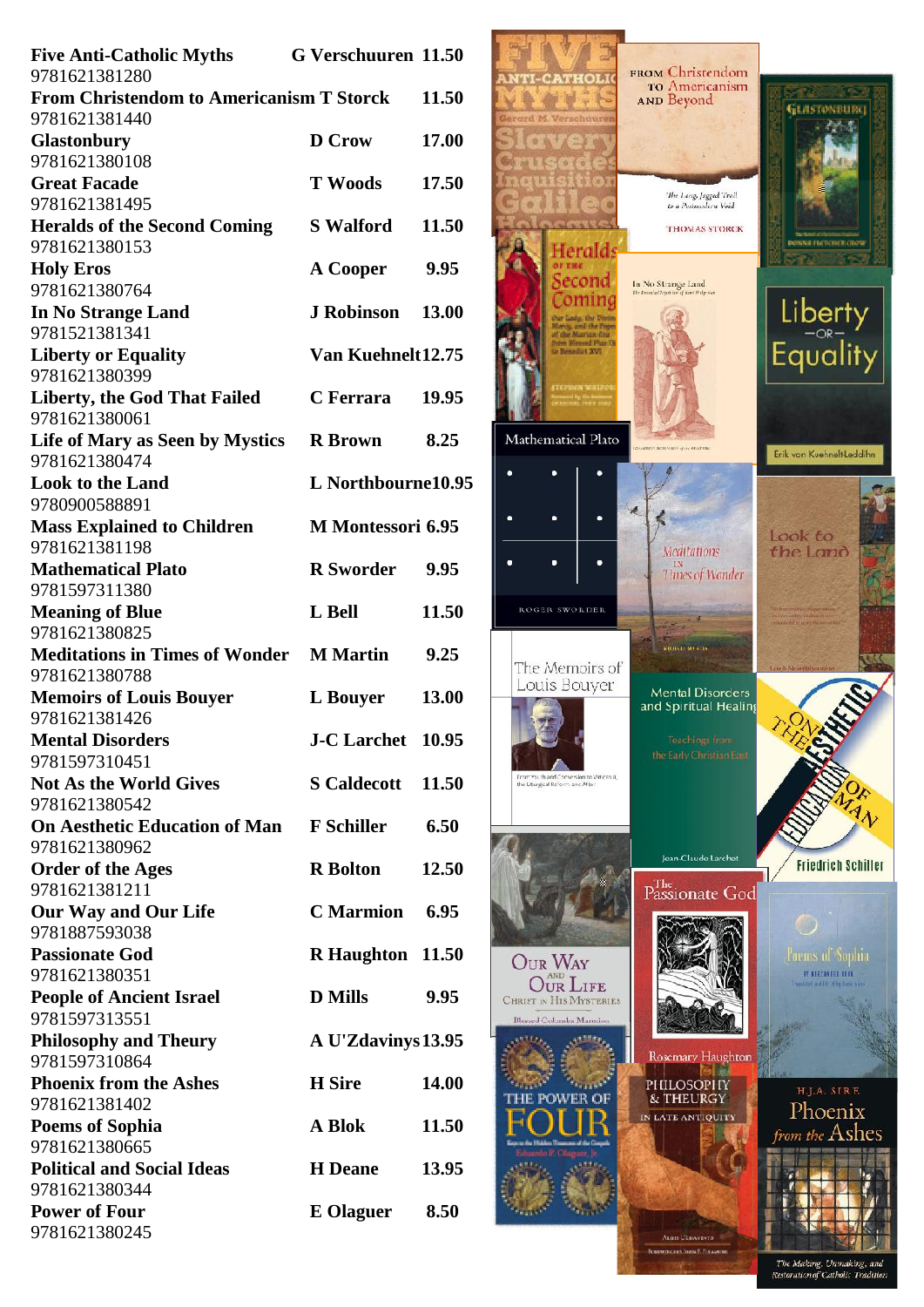| <b>Praying with the Heart</b>                                   | <b>J</b> Khoury         | 8.95         |
|-----------------------------------------------------------------|-------------------------|--------------|
| 9781621381228<br><b>Prospects for Conservatives</b>             | <b>R</b> Kirk           | 11.50        |
| 978162130504                                                    |                         |              |
| <b>Protestant Ethic</b><br>9781612380931                        | <b>M</b> Weber          | 9.95         |
| <b>Quantum Enigma</b><br>9781597310079                          | <b>W</b> Smith          | 10.95        |
| <b>Radiance of Being</b>                                        | <b>S</b> Caldecott      | <b>11.50</b> |
| 9781621380306                                                   |                         |              |
| <b>Religious Poetry of V Solovyov</b><br>9781597312790          | V Solovyov              | 11.25        |
| <b>Resurgent in the Midst of Crisis</b>                         | P Kwasniewski 10.95     |              |
| 9781621380733                                                   |                         |              |
| Rod, the Root and the Flower                                    | <b>C</b> Patmore        | 11.50        |
| 9781621380368<br><b>Science and Myth</b><br>9781597311359       | <b>W</b> Smith          | 10.95        |
| <b>Seven Words of Jesus and Mary</b>                            | <b>F J Sheen</b>        | 4.95         |
| 9781621383113<br><b>Six Covenants of Muhammad</b>               | M 'Abd Allah 5.95       |              |
| 9781621380023                                                   | <b>J</b> Windham        | 9.95         |
| <b>Sixty Saints for Girls</b><br>9781621380740                  |                         |              |
| <b>Social Theories in Middle Ages</b><br>9781887593397          | <b>J</b> Medaille       | 10.75        |
| <b>Sonnets to Orpheus</b>                                       | <b>R M Rilke</b>        | 8.50         |
| 9781621381167                                                   |                         |              |
| Sophia, God and Short Tale<br>9781621380955                     | V Solovyov 10.95        |              |
| <b>Souls at Rest</b>                                            | <b>C</b> Ostermann 8.95 |              |
| 971621380917                                                    |                         |              |
| <b>Spirit of Catholicism</b>                                    | <b>K</b> Adam           | 10.75        |
| 9781887593410                                                   |                         |              |
| <b>Spiritual Maxims of St Francis de Sales</b><br>9781621380306 |                         | 6.50         |
| <b>St Thomas Aquinas</b><br>9781597310987                       | G K Chesterton 5.00     |              |
| <b>Submerged Reality</b>                                        | <b>M</b> Martin         | 11.50        |
| 9781621381129                                                   |                         |              |
| <b>Test of the Magi</b><br>9781621380832                        | <b>J Bergmann</b>       | 10.95        |
| <b>Theistic Evolution</b>                                       | <b>W</b> Smith          | 11.50        |
| 9781597311335                                                   |                         |              |
| <b>Theology for Beginners</b><br>9781887593922                  | <b>F</b> Sheed          | 6.50         |
| <b>There Must be More Than This</b>                             | <b>D</b> Schwindt       | 9.50         |
| 9781621381327                                                   |                         |              |
| <b>Theurgy and the Soul</b>                                     | <b>G</b> Shaw           | 13.95        |
| 9781621380634                                                   |                         |              |
| Through, With, and in Him                                       | <b>S</b> Kapler         | 9.25         |
| 9781621380559                                                   |                         |              |
| To Build the City of God                                        | <b>B</b> McCall         | 11.50        |
| 9781621380733                                                   |                         |              |
| <b>To Know Christ</b><br>9781887593052                          | <b>F</b> Sheed          | 8.25         |
|                                                                 |                         |              |